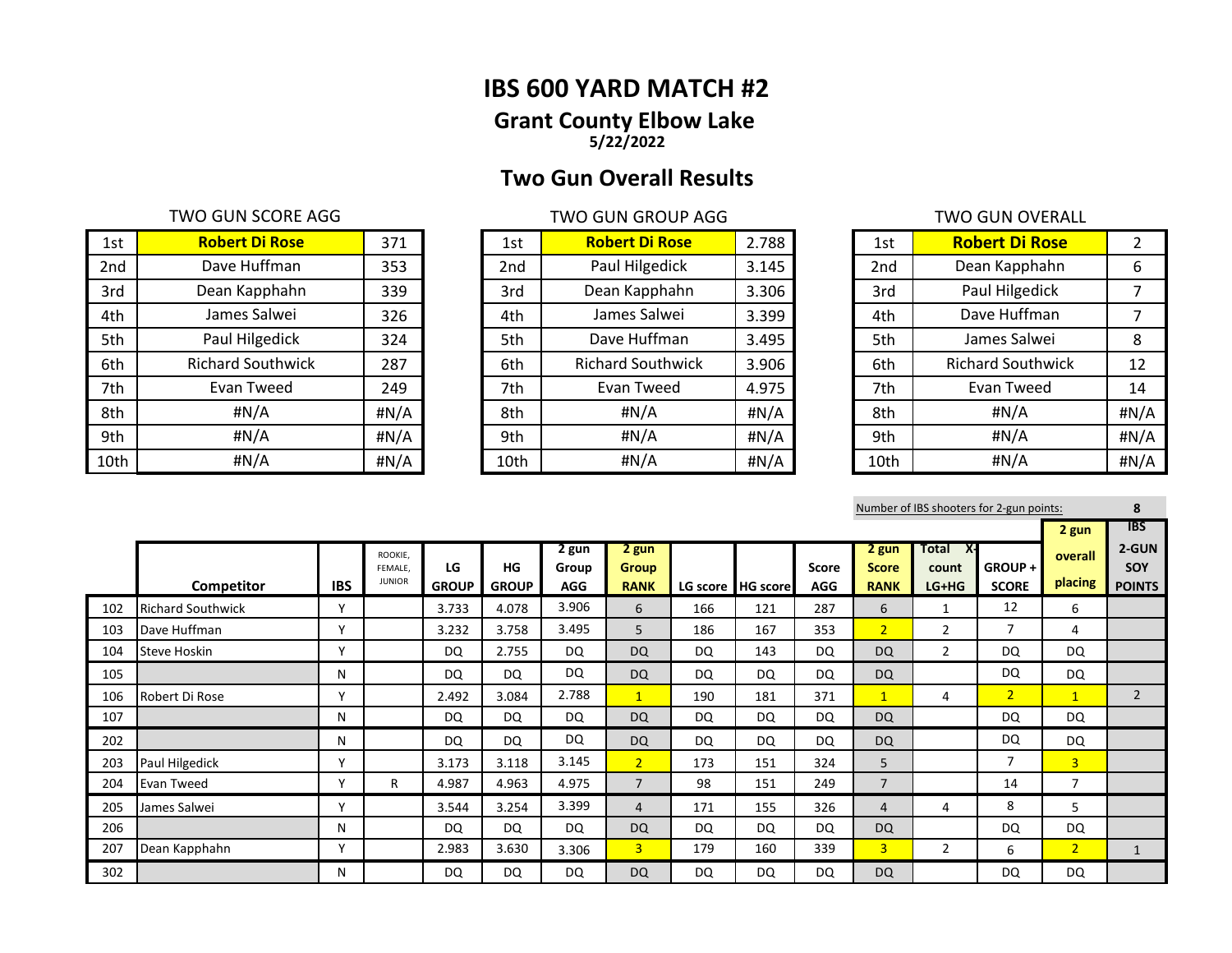# **IBS 600 YARD MATCH #2**

## **Grant County Elbow Lake**

**5/22/2022**

## **HEAVY GUN RESULTS**

| <b>HEAVY GUN SCORE AGG</b> |                          |      |  |  |  |  |  |  |  |
|----------------------------|--------------------------|------|--|--|--|--|--|--|--|
| 1ST                        | <b>Robert Di Rose</b>    | 181  |  |  |  |  |  |  |  |
| 2ND                        | Dave Huffman             | 167  |  |  |  |  |  |  |  |
| 3RD                        | Dean Kapphahn            | 160  |  |  |  |  |  |  |  |
| 4TH                        | James Salwei             | 155  |  |  |  |  |  |  |  |
| 5TH                        | Paul Hilgedick           | 151  |  |  |  |  |  |  |  |
| 6TH                        | Evan Tweed               | 151  |  |  |  |  |  |  |  |
| 7TH                        | Steve Hoskin             | 143  |  |  |  |  |  |  |  |
| 8TH                        | <b>Richard Southwick</b> | 121  |  |  |  |  |  |  |  |
| 9TH                        | #N/A                     | #N/A |  |  |  |  |  |  |  |
| 10TH                       | #N/A                     | #N/A |  |  |  |  |  |  |  |

|         | <b>HEAVY GUN GROUP AGG</b> |                 |      |                          |                            |  |  |  |  |  |  |
|---------|----------------------------|-----------------|------|--------------------------|----------------------------|--|--|--|--|--|--|
| 2.755   | <b>Steve Hoskin</b>        | 1ST             | 181  | <b>Robert Di Rose</b>    | 1ST                        |  |  |  |  |  |  |
| 3.084   | Robert Di Rose             | 2 <sub>nd</sub> | 167  | Dave Huffman             | 2ND                        |  |  |  |  |  |  |
| 3.118   | Paul Hilgedick             | 3rd             | 160  | Dean Kapphahn            | 3RD                        |  |  |  |  |  |  |
| 3.254   | James Salwei               | 4th             | 155  | James Salwei             | 4TH                        |  |  |  |  |  |  |
| 3.630   | Dean Kapphahn              | 5th             | 151  | Paul Hilgedick           | 5TH                        |  |  |  |  |  |  |
| 3.758   | Dave Huffman               | 6th             | 151  | Evan Tweed               | 6TH                        |  |  |  |  |  |  |
| 4.078   | <b>Richard Southwick</b>   | 7th             | 143  | Steve Hoskin             | 7TH                        |  |  |  |  |  |  |
| 4.963   | Evan Tweed                 | 8th             | 121  | <b>Richard Southwick</b> | 8TH                        |  |  |  |  |  |  |
| # $N/A$ | #N/A                       | 9th             | #N/A | #N/A                     | 9TH                        |  |  |  |  |  |  |
| #N/A    | #N/A                       | 10th            | #N/A | #N/A                     | 10TH                       |  |  |  |  |  |  |
|         |                            |                 |      |                          | <b>HEAVY GUN SCORE AGG</b> |  |  |  |  |  |  |

|     | <b>HEAVY GUN SINGLE TARGET HIGHEST SCORE</b> |       |       | $\lambda$ |                | <b>HEAVY GUN SINGLE TARGET SMALLEST GROUP</b> | 12th               | #N/A           |      |                            |  |
|-----|----------------------------------------------|-------|-------|-----------|----------------|-----------------------------------------------|--------------------|----------------|------|----------------------------|--|
| 1ST | Steve Hoskin                                 | 2.374 |       | 1ST       | Paul Hilgedick | 4٠                                            | $\angle 140^\circ$ | 13th           | #N/A |                            |  |
| 2nd | Steve Hoskin                                 | 48    | 2.616 |           | 2ND            | Steve Hoskin                                  | 48                 | 2.374          |      |                            |  |
| 3rd | Steve Hoskin                                 | ∸     | 2.87? |           | 3RD            | Dean Kapphahn                                 | 43                 | 122<br>2.422 L |      | Number of HG IBS shooters: |  |

| <b>HEAVY GUN GROUP AGG</b>      |    |       |      | <b>HEAVY GUN OVERALL</b> |      |
|---------------------------------|----|-------|------|--------------------------|------|
| <b>Steve Hoskin</b>             |    | 2.755 | 1ST  | <b>Robert Di Rose</b>    | 3    |
| Robert Di Rose                  |    | 3.084 | 2ND  | Steve Hoskin             | 8    |
| Paul Hilgedick                  |    | 3.118 | 3RD  | Paul Hilgedick           | 8    |
| James Salwei                    |    | 3.254 | 4TH  | James Salwei             | 8    |
| Dean Kapphahn                   |    | 3.630 | 5TH  | Dean Kapphahn            | 8    |
| Dave Huffman                    |    | 3.758 | 6TH  | Dave Huffman             | 8    |
| <b>Richard Southwick</b>        |    | 4.078 | 7TH  | Evan Tweed               | 14   |
| Evan Tweed                      |    | 4.963 | 8TH  | <b>Richard Southwick</b> | 15   |
| # $N/A$                         |    | #N/A  | 9TH  | #N/A                     | #N/A |
| #N/A                            |    | #N/A  | 10TH | # $N/A$                  | #N/A |
|                                 |    |       | 11th | # $N/A$                  | #N/A |
| IN SINGLE TARGET SMALLEST GROUP |    |       | 12th | # $N/A$                  | #N/A |
| Paul Hilgedick                  | 43 | 2.144 | 13th | #N/A                     | #N/A |
|                                 |    |       |      |                          |      |

|                |                          |              | RELAY            | ROOKIE,                        |       |                           | <b>HG TARGET 1</b><br><b>HG TARGET 2</b> |              |   | <b>HG TARGET 3</b> |    |       | <b>HG TARGET 4</b> | <b>SCORE</b> | <b>SCORE</b> | X         | <b>GROUP</b>   | <b>GROUP</b>   | (GROUP+   | <b>OVERALL</b>          |                |                | <b>SOY Points</b> |                |  |                           |
|----------------|--------------------------|--------------|------------------|--------------------------------|-------|---------------------------|------------------------------------------|--------------|---|--------------------|----|-------|--------------------|--------------|--------------|-----------|----------------|----------------|-----------|-------------------------|----------------|----------------|-------------------|----------------|--|---------------------------|
|                | Competitor               |              | <b>IBS</b> BENCH | <b>FEMALE</b><br><b>JUNIOR</b> | Score | $\boldsymbol{\mathsf{X}}$ | Group                                    | Score        | X | Group Score        |    | Group | Score              | $\mathsf{X}$ | Group        | AGG       | <b>RANK</b>    | <b>TOTAL</b>   | AGG       | <b>RANK</b>             | SCORE)         | <b>PLACE</b>   |                   |                |  | Score Group Overall Total |
|                | <b>Richard Southwick</b> |              | 102              |                                | 25    |                           | 4.664                                    | 17           |   | 3.297              | 33 | 5.584 | 46                 |              | 2.768        | 121       | 8              | 1              | 4.078     |                         | 15             | 8              |                   |                |  |                           |
|                | Dave Huffman             | $\checkmark$ | 103              |                                | 41    |                           | 2.437                                    | 46           |   | 3.961              | 40 | 2.826 | 40                 |              | 5.809        | 167       |                | $\mathbf{1}$   | 3.758     | 6                       | 8              | 6              |                   |                |  |                           |
| 3              | <b>Steve Hoskin</b>      | $\checkmark$ | 104              |                                | 47    |                           | 2.873                                    | $\mathbf{0}$ |   | 3.156              | 48 | 2.374 | 48                 |              | 2.616        | 143       |                | 1              | 2.755     |                         | 8              | $\overline{2}$ |                   | $\overline{2}$ |  | 3                         |
| $\overline{a}$ |                          | N            | 105              |                                |       |                           |                                          |              |   |                    |    |       |                    |              |              | DQ        | DQ             |                | DQ        | DQ                      | <b>DQ</b>      | DQ             |                   |                |  |                           |
| 5              | Robert Di Rose           |              | 106              |                                | 47    |                           | 2.963                                    | 47           |   | 3.672              | 41 | 3.078 | 46                 |              | 2.623        | 181       |                | $\overline{3}$ | 3.084     |                         | $\overline{3}$ | 1              | $\overline{2}$    | $\mathbf 1$    |  | -5                        |
| 6              |                          | N            | 107              |                                |       |                           |                                          |              |   |                    |    |       |                    |              |              | <b>DQ</b> | DQ             |                | <b>DQ</b> | DQ                      | <b>DQ</b>      | DQ             |                   |                |  |                           |
|                |                          | N            | 202              |                                |       |                           |                                          |              |   |                    |    |       |                    |              |              | DQ        | DQ             |                | DQ        | DQ                      | <b>DQ</b>      | DQ             |                   |                |  |                           |
| 8              | Paul Hilgedick           |              | 203              |                                | 22    |                           | 3.813                                    | 43           |   | 2.144              | 41 | 2.909 | 45                 |              | 3.606        | 151       | 5              |                | 3.118     | $\overline{\mathbf{3}}$ | 8              | $\overline{3}$ |                   |                |  |                           |
| 9              | <b>Evan Tweed</b>        | $\checkmark$ | 204              | R                              | 25    |                           | 5.197                                    | 43           |   | 3.831              | 42 | 7.269 | 41                 |              | 3.553        | 151       | 6              |                | 4.963     | 8                       | 14             | $\overline{ }$ |                   |                |  |                           |
| 10             | James Salwei             | $\checkmark$ | 205              |                                | 22    |                           | 3.276                                    | 43           |   | 2.775              | 46 | 2.538 | 44                 |              | 4.426        | 155       | $\overline{4}$ | 1              | 3.254     |                         | 8              | $\overline{4}$ |                   |                |  |                           |
| 11             |                          | N            | 206              |                                |       |                           |                                          |              |   |                    |    |       |                    |              |              | DQ        | DQ             |                | DQ        | DQ                      | <b>DQ</b>      | DQ             |                   |                |  |                           |
| 12             | Dean Kapphahn            | $\checkmark$ | 207              |                                | 24    |                           | 3.658                                    | 47           |   | 3.258              | 43 | 2.422 | 46                 |              | 5.182        | 160       | 3              | 2              | 3.630     | 5                       | 8              | 5 <sup>1</sup> |                   |                |  |                           |
| 13             |                          | N            | 302              |                                |       |                           |                                          |              |   |                    |    |       |                    |              |              | DQ        | DQ             |                | DQ        | DQ                      | <b>DQ</b>      | DQ             |                   |                |  |                           |
| 14             |                          | N            | 303              |                                |       |                           |                                          |              |   |                    |    |       |                    |              |              | DQ        | DQ             |                | DQ        | DQ                      | <b>DQ</b>      | DQ             |                   |                |  |                           |
| 15             |                          | N            | 304              |                                |       |                           |                                          |              |   |                    |    |       |                    |              |              | DQ        | DQ             |                | DQ        | DQ                      | <b>DQ</b>      | DQ             |                   |                |  |                           |
| 16             |                          | N            | 305              |                                |       |                           |                                          |              |   |                    |    |       |                    |              |              | DQ        | DQ             |                | DQ        | <b>DQ</b>               | <b>DQ</b>      | <b>DQ</b>      |                   |                |  |                           |
| 17             |                          | N            | 306              |                                |       |                           |                                          |              |   |                    |    |       |                    |              |              | DQ        | DQ             |                | DQ        | <b>DQ</b>               | <b>DQ</b>      | DQ             |                   |                |  |                           |
| 18             |                          | N            | 307              |                                |       |                           |                                          |              |   |                    |    |       |                    |              |              | DQ        | DQ             |                | DQ.       | DQ                      | <b>DQ</b>      | DQ.            |                   |                |  |                           |
| 19             |                          | N            | 402              |                                |       |                           |                                          |              |   |                    |    |       |                    |              |              | DQ        | DQ             |                | DQ        | DQ                      | <b>DQ</b>      | DQ             |                   |                |  |                           |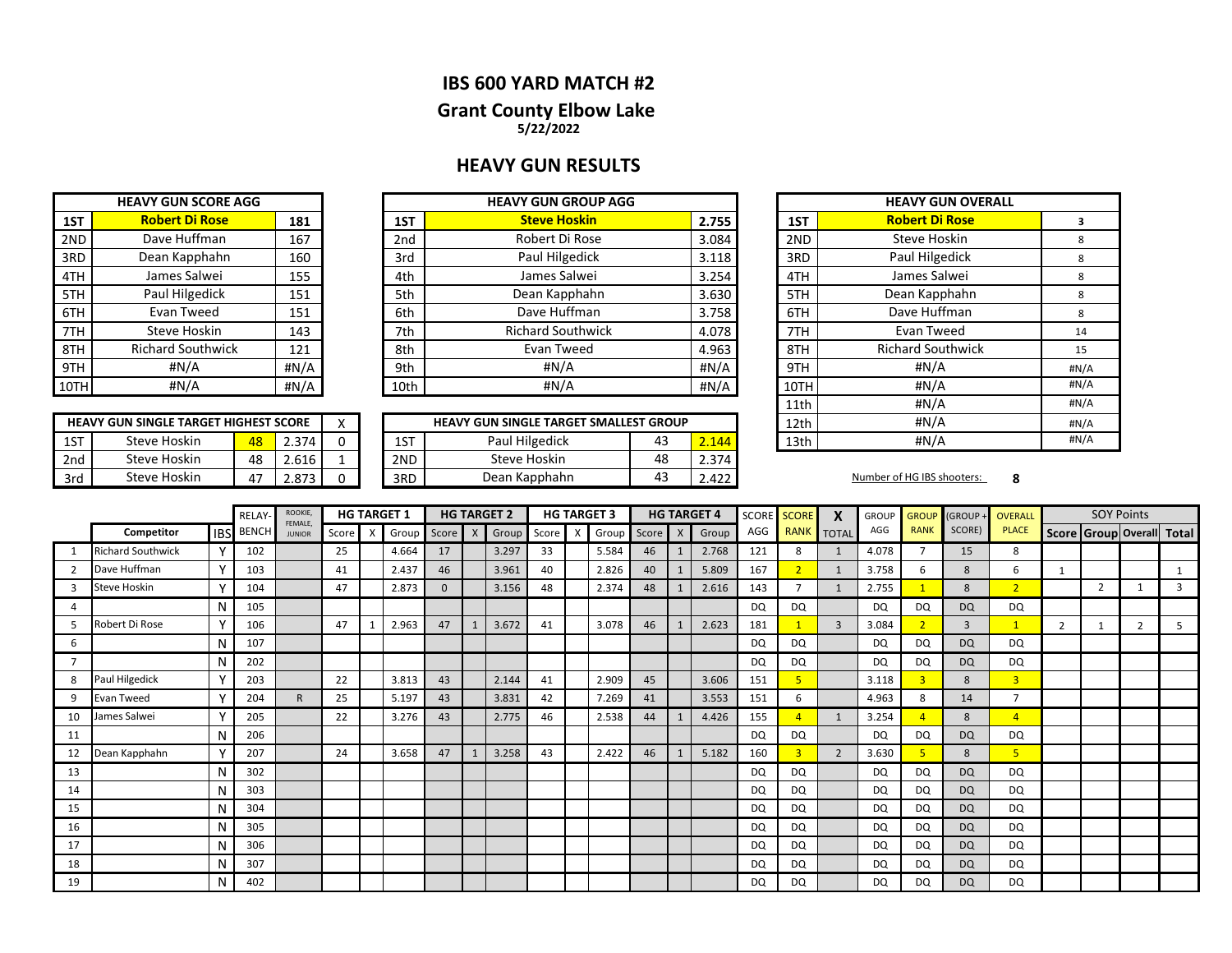### **IBS 600 YARD MATCH #2**

### **5/22/2022 Grant County Elbow Lake**

## **LIGHT GUN RESULTS**

| <b>LIGHT GUN SCORE AGG</b> |                          |      |  |  |  |  |  |  |  |  |
|----------------------------|--------------------------|------|--|--|--|--|--|--|--|--|
| 1ST                        | <b>Robert Di Rose</b>    | 190  |  |  |  |  |  |  |  |  |
| 2ND                        | Dave Huffman             | 186  |  |  |  |  |  |  |  |  |
| 3RD                        | Dean Kapphahn            | 179  |  |  |  |  |  |  |  |  |
| 4TH                        | Paul Hilgedick           | 173  |  |  |  |  |  |  |  |  |
| 5TH                        | James Salwei             | 171  |  |  |  |  |  |  |  |  |
| 6TH                        | <b>Richard Southwick</b> | 166  |  |  |  |  |  |  |  |  |
| 7TH                        | Evan Tweed               | 98   |  |  |  |  |  |  |  |  |
| 8TH                        | #N/A                     | #N/A |  |  |  |  |  |  |  |  |
| 9TH                        | #N/A                     | #N/A |  |  |  |  |  |  |  |  |
| 10TH                       | #N/A                     | #N/A |  |  |  |  |  |  |  |  |

**LIGHT GUN SINGLE TARGET HIGHEST SCORE**

|      | <b>LIGHT GUN SCORE AGG</b> |      |                 | <b>LIGHT GUN GROUP AGG</b> |       |      | <b>LIGHT GU</b>    |
|------|----------------------------|------|-----------------|----------------------------|-------|------|--------------------|
| 1ST  | <b>Robert Di Rose</b>      | 190  | 1ST             | <b>Robert Di Rose</b>      | 2.492 | 1ST  | <b>Robert Di</b>   |
| 2ND  | Dave Huffman               | 186  | 2 <sub>nd</sub> | Dean Kapphahn              | 2.983 | 2ND  | Dean Kapp          |
| 3RD  | Dean Kapphahn              | 179  | 3rd             | Paul Hilgedick             | 3.173 | 3RD  | Dave Huff          |
| 4TH  | Paul Hilgedick             | 173  | 4th             | Dave Huffman               | 3.232 | 4TH  | Paul Hilge         |
| 5TH  | James Salwei               | 171  | 5th             | James Salwei               | 3.544 | 5TH  | James Sa           |
| 6TH  | <b>Richard Southwick</b>   | 166  | 6th             | <b>Richard Southwick</b>   | 3.733 | 6TH  | <b>Richard Sou</b> |
| 7TH  | Evan Tweed                 | 98   | 7th             | Evan Tweed                 | 4.987 | 7TH  | Evan Tw            |
| 8TH  | #N/A                       | #N/A | 8th             | #N/A                       | #N/A  | 8TH  | #N/A               |
| 9TH  | #N/A                       | #N/A | 9th             | #N/A                       | #N/A  | 9TH  | #N/A               |
| 10TH | #N/A                       | #N/A | 10th            | #N/A                       | #N/A  | 10TH | #N/A               |

|     | LIGHT GUN SINGLE TARGET HIGHEST SCORE |    |       | $\lambda$ |                       | LIGHT GUN SINGLE TARGET SMALLEST GROUP                        |   |       | #N/A<br>12th |  |                            |  |  |
|-----|---------------------------------------|----|-------|-----------|-----------------------|---------------------------------------------------------------|---|-------|--------------|--|----------------------------|--|--|
| 1ST | Steve Hoskin                          | 49 | 2.502 |           | 1 <sub>CT</sub><br>∸∽ | 48<br><b>Richard Southwick</b><br>13th<br>$-$<br><b>1.475</b> |   | #N/A  |              |  |                            |  |  |
| 2ND | Dave Huffman                          | 49 | 2.916 |           | 2 <sub>nd</sub>       | Robert Di Rose                                                | ▵ | 1.729 |              |  |                            |  |  |
| 3RD | <b>Richard Southwick</b>              | 48 | 1.473 |           | 3rd                   | Paul Hilgedick                                                | 4 | 2.266 |              |  | Number of LG IBS shooters: |  |  |

| <b>LIGHT GUN OVERALL</b> |                          |                |  |  |  |  |  |  |  |
|--------------------------|--------------------------|----------------|--|--|--|--|--|--|--|
| 1ST                      | <b>Robert Di Rose</b>    | $\overline{2}$ |  |  |  |  |  |  |  |
| 2ND                      | Dean Kapphahn            | 5              |  |  |  |  |  |  |  |
| 3RD                      | Dave Huffman             | 6              |  |  |  |  |  |  |  |
| 4TH                      | Paul Hilgedick           | 7              |  |  |  |  |  |  |  |
| 5TH                      | James Salwei             | 10             |  |  |  |  |  |  |  |
| 6TH                      | <b>Richard Southwick</b> | 12             |  |  |  |  |  |  |  |
| 7TH                      | Evan Tweed               | 14             |  |  |  |  |  |  |  |
| 8TH                      | #N/A                     | #N/A           |  |  |  |  |  |  |  |
| 9TH                      | #N/A                     | #N/A           |  |  |  |  |  |  |  |
| 10TH                     | #N/A                     | #N/A           |  |  |  |  |  |  |  |
| 11th                     | #N/A                     | #N/A           |  |  |  |  |  |  |  |
| 12th                     | #N/A                     | #N/A           |  |  |  |  |  |  |  |
| 13th                     | #N/A                     | #N/A           |  |  |  |  |  |  |  |

|                |                          |              | RELAY     | ROOKIE,<br>FEMALE, | <b>LG TARGET 1</b> |              |       | <b>LG TARGET 2</b> |  | <b>LG TARGET 3</b> |           | <b>LG TARGET 4</b> |             | <b>SCORE</b> |   | $\mathbf{x}$<br><b>SCORE</b> |           | <b>GROUP</b> | (GROUP -       | <b>OVERALL</b> | <b>SOY Points</b> |                |                |                |                           |                |                |
|----------------|--------------------------|--------------|-----------|--------------------|--------------------|--------------|-------|--------------------|--|--------------------|-----------|--------------------|-------------|--------------|---|------------------------------|-----------|--------------|----------------|----------------|-------------------|----------------|----------------|----------------|---------------------------|----------------|----------------|
|                | Competitor               |              | IBS BENCH | <b>JUNIOR</b>      | Score              | $\mathsf{x}$ | Group | Score X            |  | Group              | Score     | $\times$           | Group Score |              | X | Group                        | AGG       | <b>RANK</b>  | <b>TOTAL</b>   | AGG            | <b>RANK</b>       | SCORE)         | <b>PLACE</b>   |                | Score Group Overall Total |                |                |
|                | <b>Richard Southwick</b> | $\mathsf{v}$ | 102       |                    | 43                 |              | 2.993 | 48                 |  | 1.473              | 37        |                    | 5.372       | 38           |   | 5.094                        | 166       | 6            |                | 3.733          | 6                 | 12             | 6              |                |                           |                |                |
| 2              | Dave Huffman             |              | 103       |                    | 47                 |              | 2.346 | 49                 |  | 2.916              | 44        |                    | 4.439       | 46           |   | 3.226                        | 186       |              | $\mathbf{1}$   | 3.232          | $\overline{4}$    | 6              | $\overline{3}$ | 1              |                           |                |                |
| 3              | Steve Hoskin             | $\vee$       | 104       |                    | 45                 |              | 2.992 | 49                 |  | 2.502              | <b>DQ</b> |                    | DQ          | <b>DQ</b>    |   | <b>DQ</b>                    | DQ        | <b>DQ</b>    | $\mathbf{1}$   | <b>DQ</b>      | <b>DQ</b>         | <b>DQ</b>      | DQ             |                |                           |                |                |
| $\overline{4}$ |                          | N            | 105       |                    |                    |              |       |                    |  |                    |           |                    |             |              |   |                              | DQ        | <b>DQ</b>    |                | <b>DQ</b>      | <b>DQ</b>         | <b>DQ</b>      | DQ             |                |                           |                |                |
| 5              | Robert Di Rose           | $\checkmark$ | 106       |                    | 48                 |              | 2.877 | 48                 |  | 2.333              | 47        |                    | 3.027       | 47           |   | 1.729                        | 190       |              | $\mathbf{1}$   | 2.492          |                   | $\overline{2}$ | 1              | $\overline{2}$ | $\overline{2}$            | $\overline{2}$ | 6              |
| 6              |                          | N            | 107       |                    |                    |              |       |                    |  |                    |           |                    |             |              |   |                              | DQ        | <b>DQ</b>    |                | <b>DQ</b>      | <b>DQ</b>         | <b>DQ</b>      | DQ             |                |                           |                |                |
|                |                          | N            | 202       |                    |                    |              |       |                    |  |                    |           |                    |             |              |   |                              | <b>DQ</b> | DQ           |                | <b>DQ</b>      | DQ                | <b>DQ</b>      | DQ             |                |                           |                |                |
| 8              | Paul Hilgedick           | $\mathbf v$  | 203       |                    | 45                 |              | 2.266 | 40                 |  | 4.533              | 43        |                    | 3.262       | 45           |   | 2.629                        | 173       |              |                | 3.173          | $\overline{3}$    | $\overline{7}$ | $\overline{a}$ |                |                           |                |                |
| 9              | Evan Tweed               |              | 204       | R.                 | 25                 |              | 5.792 | 29                 |  | 5.175              | 5         |                    | 3.383       | 39           |   | 5.598                        | 98        | 7            |                | 4.987          |                   | 14             |                |                |                           |                |                |
| 10             | James Salwei             | $\mathbf{v}$ | 205       |                    | 44                 |              | 4.047 | 47                 |  | 2.662              | 43        |                    | 3.414       | 37           |   | 4.054                        | 171       | 5            | $\overline{3}$ | 3.544          | 5                 | 10             | 5.             |                |                           |                |                |
| 11             |                          | N            | 206       |                    |                    |              |       |                    |  |                    |           |                    |             |              |   |                              | DQ        | DQ           |                | DQ             | <b>DQ</b>         | <b>DQ</b>      | DQ             |                |                           |                |                |
| 12             | Dean Kapphahn            |              | 207       |                    | 46                 |              | 3.708 | 45                 |  | 2.688              | 45        |                    | 2.521       | 43           |   | 3.013                        | 179       |              |                | 2.983          | $\overline{2}$    | 5              |                |                | 1                         |                | $\overline{2}$ |
| 13             |                          | N            | 302       |                    |                    |              |       |                    |  |                    |           |                    |             |              |   |                              | DQ        | DQ           |                | DQ             | DQ                | <b>DQ</b>      | DQ             |                |                           |                |                |
| 14             |                          | N            | 303       |                    |                    |              |       |                    |  |                    |           |                    |             |              |   |                              | <b>DQ</b> | <b>DQ</b>    |                | DQ             | <b>DQ</b>         | <b>DQ</b>      | DQ             |                |                           |                |                |
| 15             |                          | N            | 304       |                    |                    |              |       |                    |  |                    |           |                    |             |              |   |                              | <b>DQ</b> | <b>DQ</b>    |                | <b>DQ</b>      | <b>DQ</b>         | <b>DQ</b>      | DQ             |                |                           |                |                |
| 16             |                          | N            | 305       |                    |                    |              |       |                    |  |                    |           |                    |             |              |   |                              | <b>DQ</b> | DQ           |                | <b>DQ</b>      | <b>DQ</b>         | <b>DQ</b>      | DQ             |                |                           |                |                |
| 17             |                          | N            | 306       |                    |                    |              |       |                    |  |                    |           |                    |             |              |   |                              | DQ        | DQ           |                | DQ             | DQ                | <b>DQ</b>      | DQ             |                |                           |                |                |
| 18             |                          | N            | 307       |                    |                    |              |       |                    |  |                    |           |                    |             |              |   |                              | DQ        | DQ           |                | <b>DQ</b>      | DQ                | <b>DQ</b>      | DQ             |                |                           |                |                |
| 19             |                          | N            | 402       |                    |                    |              |       |                    |  |                    |           |                    |             |              |   |                              | <b>DQ</b> | <b>DQ</b>    |                | <b>DQ</b>      | <b>DQ</b>         | <b>DQ</b>      | <b>DQ</b>      |                |                           |                |                |
| 20             |                          | N            | 403       |                    |                    |              |       |                    |  |                    |           |                    |             |              |   |                              | <b>DQ</b> | DQ           |                | DQ             | DQ                | <b>DQ</b>      | DQ             |                |                           |                |                |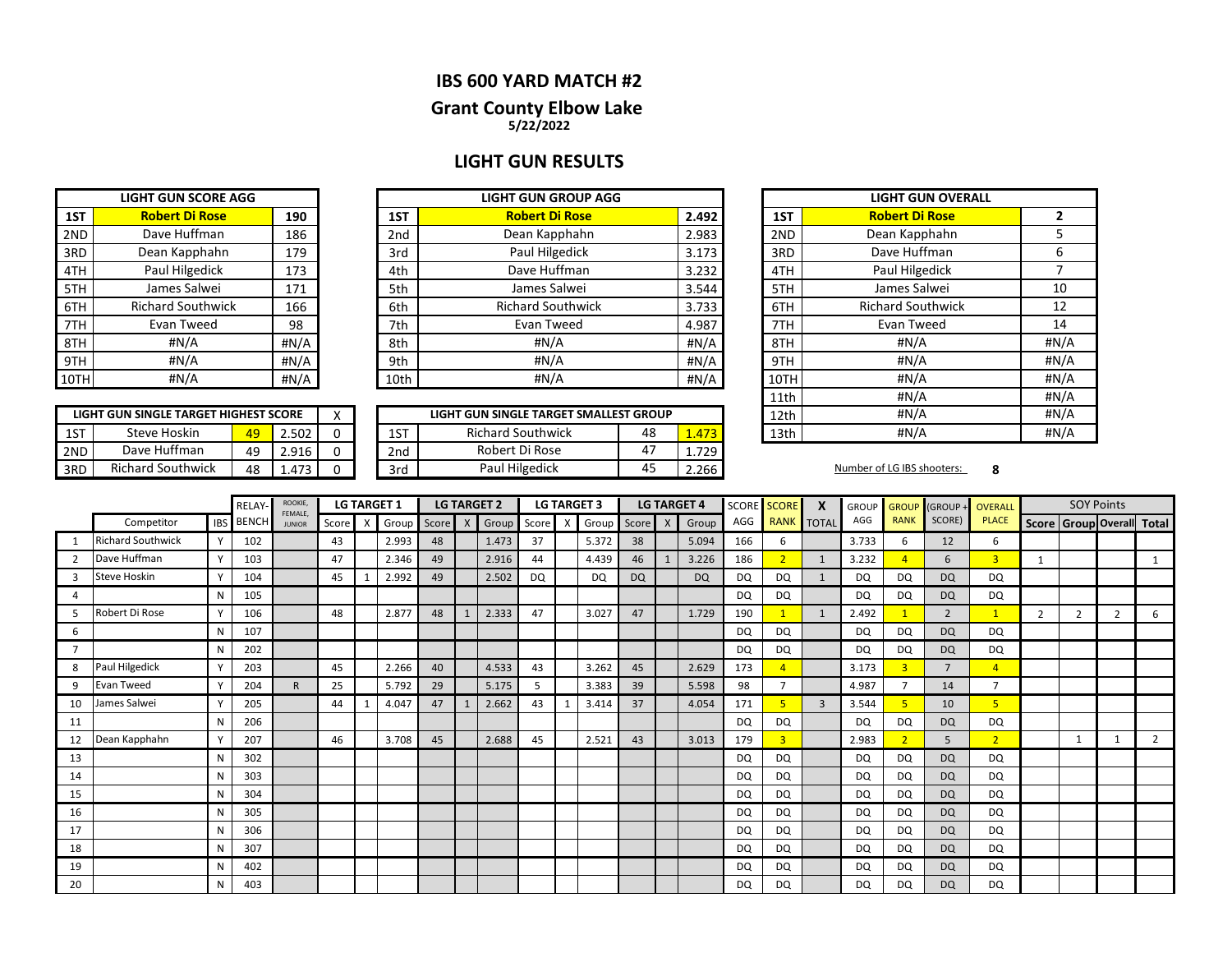## **Grant County Elbow Lake Heavy Gun Equipment List 5/22/2022**

|                | Competitor               |    | Caliber         | Action | <b>Barrel</b> | Stock                 | Scope      | Powder      | <b>Bullet</b> | Gunsmith    |
|----------------|--------------------------|----|-----------------|--------|---------------|-----------------------|------------|-------------|---------------|-------------|
| $\mathbf{1}$   | Steve Hoskin             | HG | 6 mm            | Bat    | <b>Brux</b>   | Self                  | Sightron   | Varget      | Berger        | Self        |
| $\overline{2}$ | Robert Di Rose           | HG | 6 BRA           | Bat    | Kreiger       | <b>LRB</b>            | Nightforce | H4895       | <b>Barts</b>  | Wheeler     |
| 3              | Evan Tweed               | HG | 6 mm            | 700    | Benchmark     | McMillan              | March      | Varget      |               | Spooner     |
| 4              | James Salwei             | HG | 6 BRA           | Nesika | Kreiger       | <b>B&amp;D Supply</b> | Nightforce | <b>RE15</b> | Berger        | Self        |
| 5              | Dave Huffman             | HG | 6 BRA           | Panda  | Hawk Hill     | Wheeler               | Nightforce | H4895       | <b>Barts</b>  | North Ridge |
| 6              | Dean Kapphahn            | HG | 6 BRX           | Bat    | Kreiger       | McMillan              | March      | Varget      | Berger        | Wahlstrom   |
| $\overline{7}$ | Paul Hilgedick           | HG | <b>6 DASHER</b> | Stolle | Lilja         | Self                  | Nightforce | Varget      | Berger        | Self        |
| 8              | <b>Richard Southwick</b> | HG | 6BR             | Savage | <b>Brux</b>   | Factory               | Nightforce | Varget      | Berger        | Self        |
| 9              |                          | HG |                 |        |               |                       |            |             |               |             |
| 10             |                          | HG |                 |        |               |                       |            |             |               |             |
| 11             |                          | HG |                 |        |               |                       |            |             |               |             |
| 12             |                          | HG |                 |        |               |                       |            |             |               |             |
| 13             |                          | HG |                 |        |               |                       |            |             |               |             |
| 14             |                          | HG |                 |        |               |                       |            |             |               |             |
| 15             |                          | HG |                 |        |               |                       |            |             |               |             |
| 16             |                          | HG |                 |        |               |                       |            |             |               |             |
| 17             |                          | HG |                 |        |               |                       |            |             |               |             |
| 18             |                          | HG |                 |        |               |                       |            |             |               |             |
| 19             |                          | HG |                 |        |               |                       |            |             |               |             |
| 20             |                          | HG |                 |        |               |                       |            |             |               |             |
| 21             |                          | HG |                 |        |               |                       |            |             |               |             |
| 22             |                          | HG |                 |        |               |                       |            |             |               |             |
| 23             |                          | HG |                 |        |               |                       |            |             |               |             |
| 24             |                          | HG |                 |        |               |                       |            |             |               |             |
| 25             |                          | HG |                 |        |               |                       |            |             |               |             |
| 26             |                          | HG |                 |        |               |                       |            |             |               |             |
| 27             |                          | HG |                 |        |               |                       |            |             |               |             |
| 28             |                          | HG |                 |        |               |                       |            |             |               |             |
| 29             |                          | HG |                 |        |               |                       |            |             |               |             |
|                |                          |    |                 |        |               |                       |            |             |               |             |